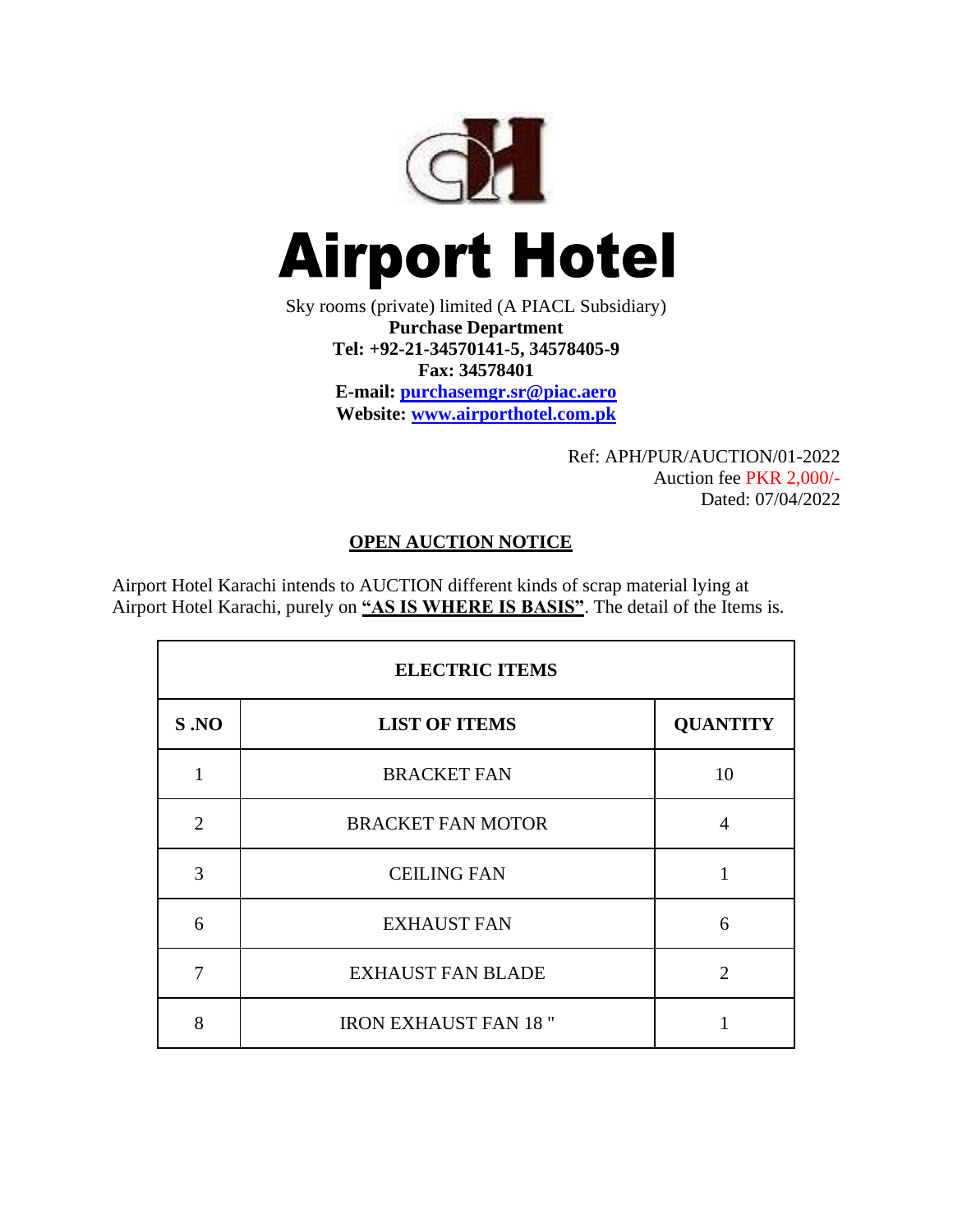| A/C & FRIDGE ITEMS     |                                          |                 |  |  |
|------------------------|------------------------------------------|-----------------|--|--|
| S.NO                   | <b>LIST OF ITEMS</b>                     | <b>QUANTITY</b> |  |  |
| $\mathbf{1}$           | A/C COMPRESSOR 1 1/2 TON (SANATRY FUGAL) | 9               |  |  |
| $\overline{2}$         | A/C COMPRESSOR 1 1/2 TON (ROTRY)         | 10              |  |  |
| 3                      | A/C COMPRESSOR 1 TON (ROTRY)             | 5               |  |  |
| $\overline{4}$         | A/C COMPRESSOR 4 TON                     | 5               |  |  |
| 5                      | <b>A/C INNER</b>                         | 40              |  |  |
| 6                      | <b>A/C INNER BODIES</b>                  | 94              |  |  |
| $\overline{7}$         | A/C OUTER 1 1/2 TON                      | 91              |  |  |
| 8                      | <b>A/C OUTER 4 TON</b>                   | 5               |  |  |
| 9                      | AC INNER COOLING COIL                    | 26              |  |  |
| 10                     | AC OUTER COOLING COIL                    | $\overline{4}$  |  |  |
| 11                     | DEEP FREEZER COMPRESSOR                  | $\overline{2}$  |  |  |
| 12                     | <b>ICE CUBE MACHINE</b>                  | $\mathbf{1}$    |  |  |
| 13                     | <b>WATER COOLER</b>                      | 9               |  |  |
| 14                     | <b>WATER DISPENSER</b>                   | 1               |  |  |
| 15                     | <b>WINDOW A/C</b>                        | $\overline{2}$  |  |  |
| <b>FURNITURE ITEMS</b> |                                          |                 |  |  |
| S.NO                   | <b>LIST OF ITEMS</b>                     | <b>QUANTITY</b> |  |  |
| $\mathbf{1}$           | <b>WOODEN COMPUTER DESK</b>              | $\overline{2}$  |  |  |
| $\overline{2}$         | WOODEN ROUND DINING TABLE                | 5               |  |  |
| 3                      | <b>REVOLVING CHAIR</b>                   | 7               |  |  |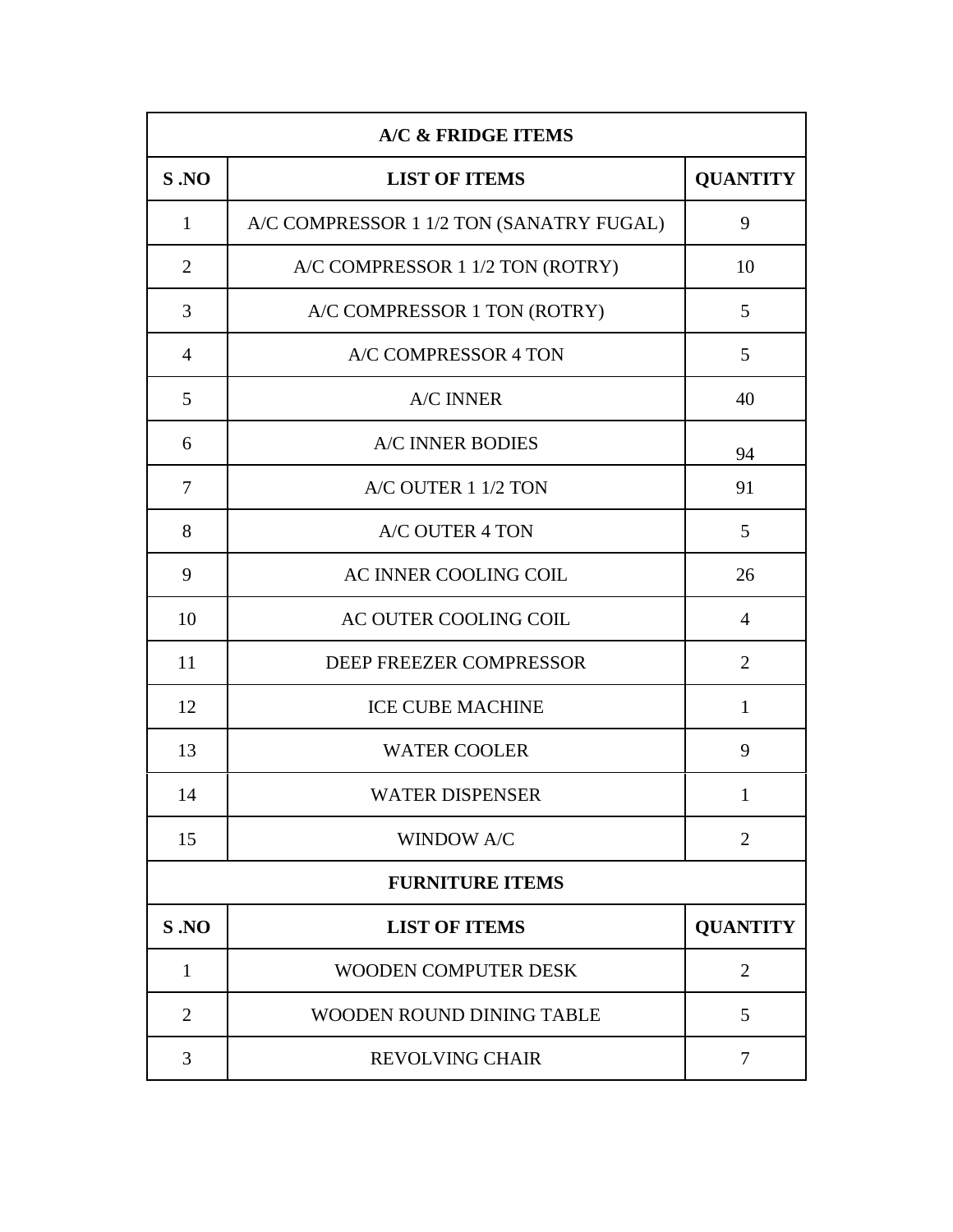| <b>KITCHEN ITEMS</b> |                                       |                 |  |  |
|----------------------|---------------------------------------|-----------------|--|--|
| S.NO                 | <b>LIST OF ITEMS</b>                  | <b>QUANTITY</b> |  |  |
| $\mathbf{1}$         | <b>DEEP FREEZER</b>                   | $\overline{2}$  |  |  |
| $\overline{2}$       | <b>FRIDGE (NESTLE)</b>                | $\mathbf{1}$    |  |  |
| 3                    | <b>VEGETABLE RACK</b>                 | $\overline{2}$  |  |  |
| $\overline{4}$       | <b>WATER DISPENSER</b>                | $\mathbf{1}$    |  |  |
| 5                    | <b>EGG CASE BROKEN</b>                | 91              |  |  |
| 6                    | <b>MINCING MACHINE</b>                | 3               |  |  |
| $\boldsymbol{7}$     | <b>FIRE EXTINGUISHER</b>              | $\sqrt{2}$      |  |  |
| 8                    | <b>COOKING POT (LARGE)</b>            | 6               |  |  |
| 9                    | COOKING POT (MEDIUM)                  | 13              |  |  |
| 10                   | <b>KARAHI</b>                         | $\overline{4}$  |  |  |
| 11                   | <b>STEEL BOWL</b>                     | 12              |  |  |
| 12                   | <b>PLATE BROKEN</b>                   | 190             |  |  |
| 13                   | <b>STEEL TRAY</b>                     | 32              |  |  |
| 14                   | <b>STEEL LARGE SPOON</b>              | $\overline{4}$  |  |  |
| 15                   | <b>BASKETS PLASTIC</b>                | 3               |  |  |
| 16                   | <b>WATER CONTAINER</b>                | $\overline{2}$  |  |  |
| 17                   | <b>WOOD LARGE SPOON</b>               | $\mathbf{1}$    |  |  |
| 18                   | <b>BUTTER KNIFE DAMAGED</b>           | 53              |  |  |
| 19                   | <b>CUTTING BOARD</b>                  | 3               |  |  |
| 20                   | <b>STOVE GRILL</b>                    | 3               |  |  |
| 21                   | <b>HOTPOT PLASTIC</b>                 | $\overline{2}$  |  |  |
| 22                   | <b>STEEL STAND</b>                    | $\mathbf{1}$    |  |  |
| 23                   | <b>STEEL DISH SPOON</b>               | 21              |  |  |
| 24                   | RICE STRAINER STEEL                   | $\overline{2}$  |  |  |
| 25                   | PLASTIC BOWL                          | 5               |  |  |
| 26                   | <b>SAUCE PAN</b>                      | $\overline{4}$  |  |  |
| 27                   | <b>TONGS</b>                          | 10              |  |  |
| 28                   | <b>IRON KARHAI</b>                    | 1               |  |  |
| 29                   | <b>OVEN</b>                           | 1               |  |  |
| 30                   | DAIG 10 KG                            | 1               |  |  |
|                      | <b>MISC. ITEMS</b>                    |                 |  |  |
| S.NO                 | <b>LIST OF ITEMS</b>                  | <b>QUANTITY</b> |  |  |
| 1                    | <b>CAR TYRE</b>                       | 1               |  |  |
| $\overline{2}$       | <b>EMPTY GAS CYLINDERS</b>            | 43              |  |  |
| 3                    | JUNK ITEMS (IRON, GLASS, PLASTIC ETC) |                 |  |  |
| 4                    | <b>IRON DRAWS RACK</b>                | 3               |  |  |
| 5                    | <b>VACUME CLEANER BASE</b>            | 1               |  |  |
| 6                    | <b>FLUSH TANK</b>                     | 10              |  |  |
| 7                    | <b>GEYSER</b>                         | $\overline{2}$  |  |  |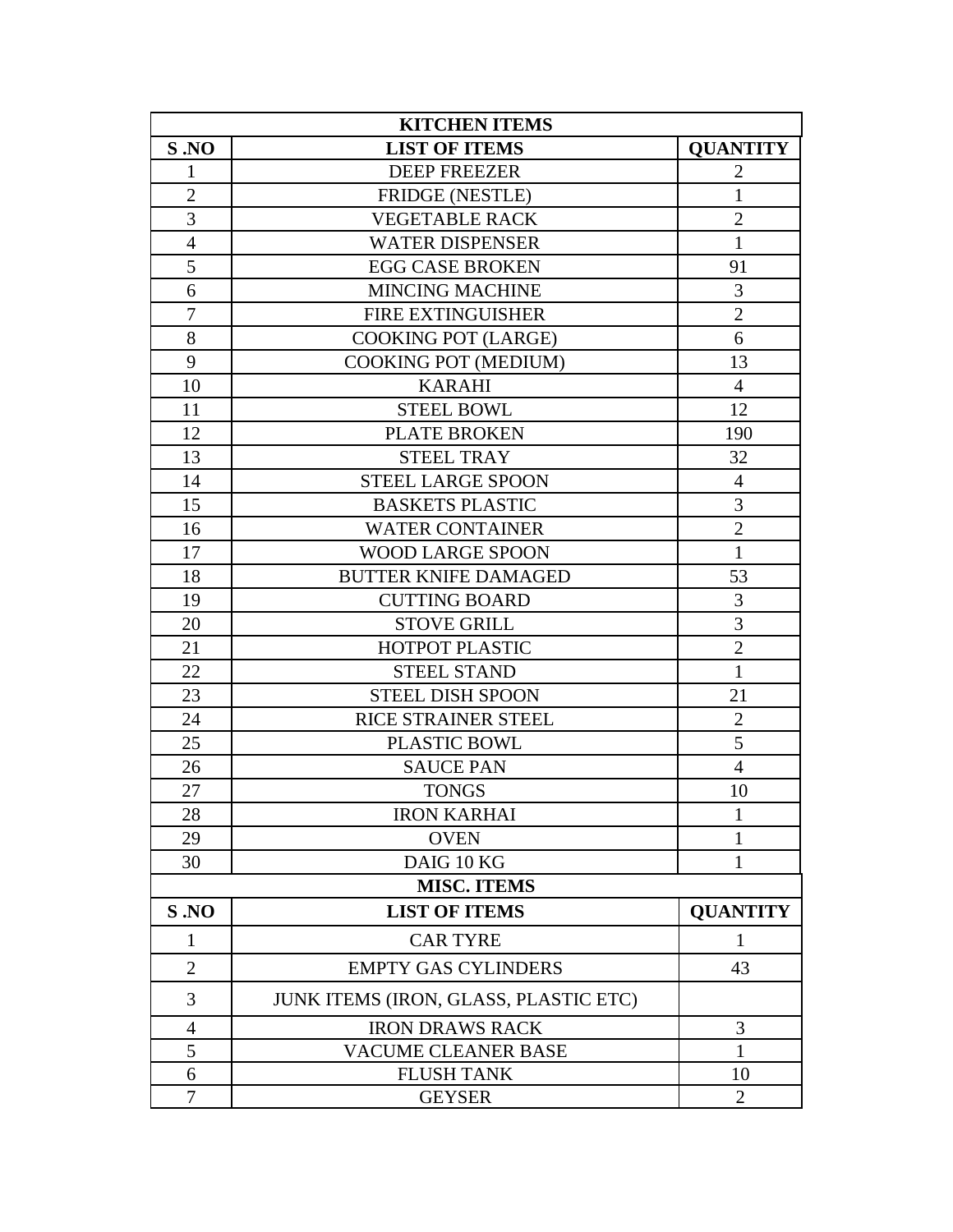Open Auction will be held on (Tuesday) 26 APRIL time 11:00 (AM) at Airport Hotel Karachi.

For further details, bidding documents, contain detailed terms and conditions, method of Open Auction bids, bid security, bid validity, the opening of bid, evaluation criteria, clarification/rejection of bids and performance guarantee, etc. This advertisement with complete RFP is also available on APH's official website www.airporthotel.com.pk & PPRA's website at [www.ppra.org.pk.](http://www.ppra.org.pk/)

APH reserves the right to reject any or all bids or to divide business amongst the bidder, to annul the complete process in line with PPRA rules.

Rehan Haider Manager Purchase Airport Hotel Karachi,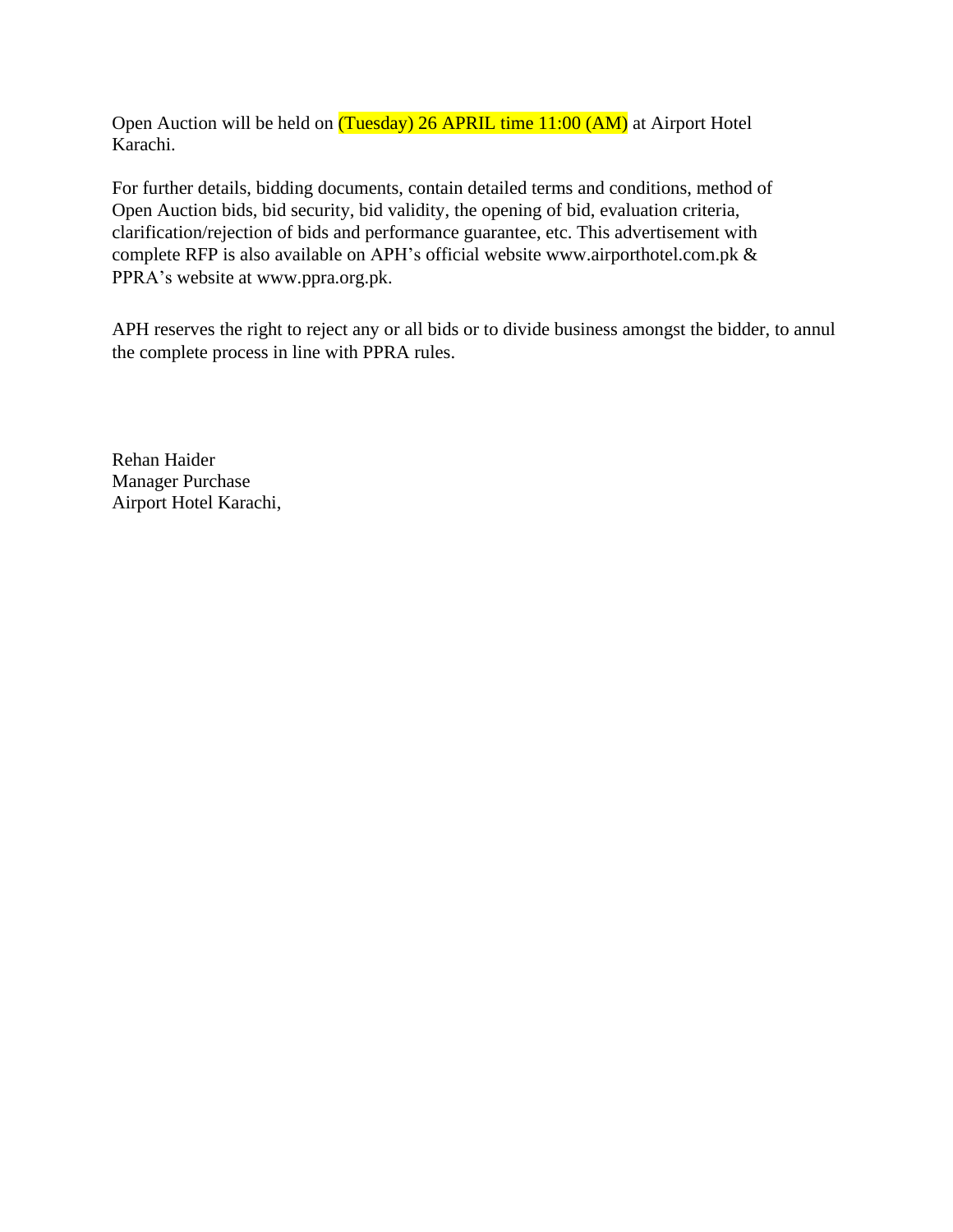## **Terms and Conditions for SCRAP**

- 1- Participants must have valid CNIC & Original CNIC would be required along with the Pay Order / Cash Receipt of **PKR 2000/-** as Auction Fee (Non-Refundable) to participate in the auction process. The auction fee can be deposited in the shape of a Pay Order or cash in the name of APH or can also be deposited with Accounts Officer Airport Hotel Karachi against a Cash Receipt.
- 2- Before the Auction Day, each party/Individual must bring a Pay Order in favor of Airport Hotel Karachi amounting to **Rs.200,000 (Two hundred Thousand only)** as Earnest Money which is (Refundable) to un-successful bidders along with the Auction fee mentioned above (non-refundable) and a copy of CNIC as only those bidders will be allowed to enter Airport Hotel premises on Auction Day to participate in Auction who have submitted both in the office of undersigned for the purpose of Registration.
- 3- Items can be inspected at Airport Hotel, along with the original CNIC within ten working days i.e.,  $15^{th}$  APR,  $2022$  to  $25^{th}$  APR,  $2022$  during working hours i.e.,  $09.00$  AM –  $14:00$ **PM** PST only.
- 4- The highest bidder will be awarded to take ownership of the Item(s).
- 5- Earnest money of the successful bidder(s) will be returned back against their bid value and will be required to submit the remaining amount in the shape of a Pay Order or Cash Receipt with the APH Account Office within three working days after the Management approval, otherwise APH reserves the right to forfeit Earnest amount. Only Pay Order will be accepted. Bank Guarantees call deposit, cheque and any other payment instrument will not be entertained.
- 6- After the Management approval, the successful bidders will be required to lift up the sold items within 15 days only after making the full payment to the APH. After 15 days, PKR 1000/= per day / per single item will be charged as Warehouse Charges. In case, the successful bidder fails to lift up / remove the sold-out items even after the elapse of 15 days, Management reserves the right to forfeit the Earnest money and remaining Lot.
- 7- All participants/bidders to inspect/check the items carefully on the given day/time mentioned above well before auction day. No claim whatsoever will be accepted after the finalization of an Auction process.